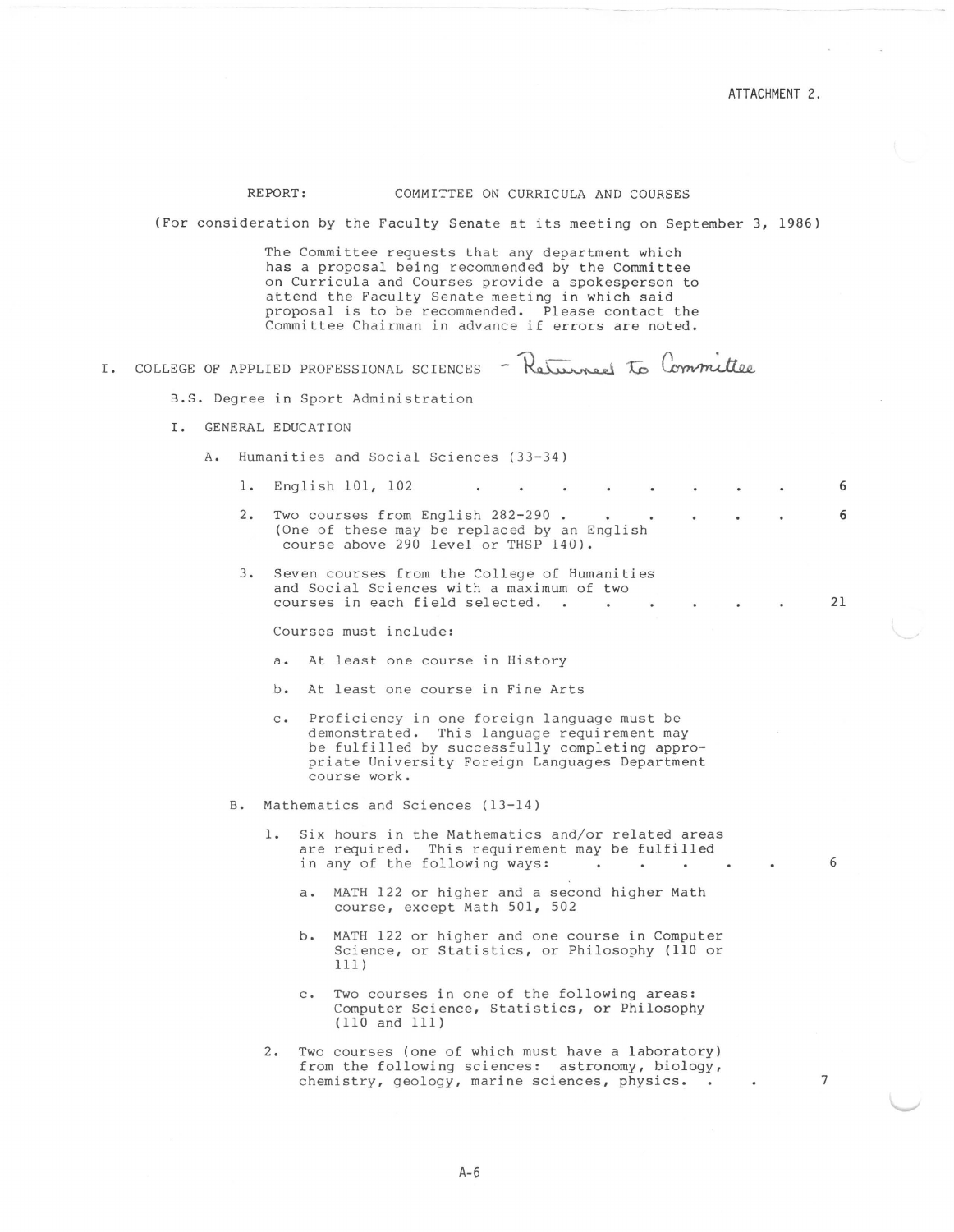## II. MAJOR REQUIREMENTS

A. FUNDAMENTAL KNOWLEDGE ( 30)

| BADM 350<br>Marketing<br>BADM 371<br>Principles of Management<br>CSCI 101<br>Introduction to Computer Concepts<br>ECON 221<br>Principles of Economics I<br>ECON 222<br>Principles of Economics II<br>Principles of Advertising.<br><b>JOUR 368</b><br>Functional Accounting I<br>RETL 161<br>RETL 162<br>Functional Accounting II<br>RETL 344<br>Personnel Organization and Supervision<br>STAT 201<br>Elementary Statistics<br>SPORT ADMINISTRATION COURSES (30)<br>$B -$<br>SPAD 110<br>Sport in American Life<br>SPAD 201<br>Introduction to Sport Administration<br>Computer Applications in Sport Administration<br>SPAD 274<br>SPAD 325<br>Resort and Club Recreation Programming<br>SPAD 330<br>Sport and the Law<br>SPAD 340<br>The Sporting Goods Industry<br>SPAD 435<br>Spectator Facilities Administration<br>Sport Business and Finance<br>SPAD 440<br>SPAD 495 (Internship in Sport Administration)<br>$18-20$ hours<br>III.<br>GENERAL ELECTIVES<br>$124 - 128$<br>Total hours |  |  |  |  |  |  |  |  |  |
|-----------------------------------------------------------------------------------------------------------------------------------------------------------------------------------------------------------------------------------------------------------------------------------------------------------------------------------------------------------------------------------------------------------------------------------------------------------------------------------------------------------------------------------------------------------------------------------------------------------------------------------------------------------------------------------------------------------------------------------------------------------------------------------------------------------------------------------------------------------------------------------------------------------------------------------------------------------------------------------------------|--|--|--|--|--|--|--|--|--|
|                                                                                                                                                                                                                                                                                                                                                                                                                                                                                                                                                                                                                                                                                                                                                                                                                                                                                                                                                                                               |  |  |  |  |  |  |  |  |  |
|                                                                                                                                                                                                                                                                                                                                                                                                                                                                                                                                                                                                                                                                                                                                                                                                                                                                                                                                                                                               |  |  |  |  |  |  |  |  |  |
|                                                                                                                                                                                                                                                                                                                                                                                                                                                                                                                                                                                                                                                                                                                                                                                                                                                                                                                                                                                               |  |  |  |  |  |  |  |  |  |

## New courses

 $\sim$ 

- SPAD 110 SPORT IN AMERICAN LIFE. (3) American sport enterprise; background, influences, and trends; collegiate and professional sport organizations; ownership and unionization; media portrayals.
- SPAD 201 INTRODUCTION TO SPORT ADMINISTRATION. (3) Sport administration and sport industry career fields.
- SPAD 274 COMPUTER APPLICATIONS IN SPORT ADMINISTRATION. ( 3) (Prereq: CSCI 101) Administrative tasks for computer usage, including software and hardware selection, applications, and solutions.
- SPAD 295 PRACTICUM. (3) (Prereq: consent of department) Supervised work experience in a sport administration area selected by the student with the approval of adviser. (May be repeated once for credit.)
- SPAD 325 RESORT AND CLUB RECREATION PROGRAMMING. (3) Management of club and resort sport complexes.
- SPAD 330 SPORT AND THE LAW. (3) Legal aspects of professional and amateur sport organizations and activities.
- SPAD 340 THE SPORTING GOODS INDUSTRY. (3) Principles of manufacturing and retailing applied to the sporting goods industry.
- SPAD 399 INDEPENDENT STUDY. (3-6) (Prereq: consent of instructor)
- SPAD 435 SPECTATOR FACILITIES ADMINISTRATION. ( 3) Programming, marketing, public relations, fiscal considerations, operation, labor relations, personnel and event management for spectator sports.
- SPAD 440 SPORT BUSINESS AND FINANCE. (3) (Prereq: ECON 222; RETL 162 or acceptable substitute) Economic and finance theories applied to sport organization and administration.
- SPAD 490 SPECIAL TOPICS IN SPORT ADMINISTRATION. (3) (Prereq: senior standing or consent of department head)

I )